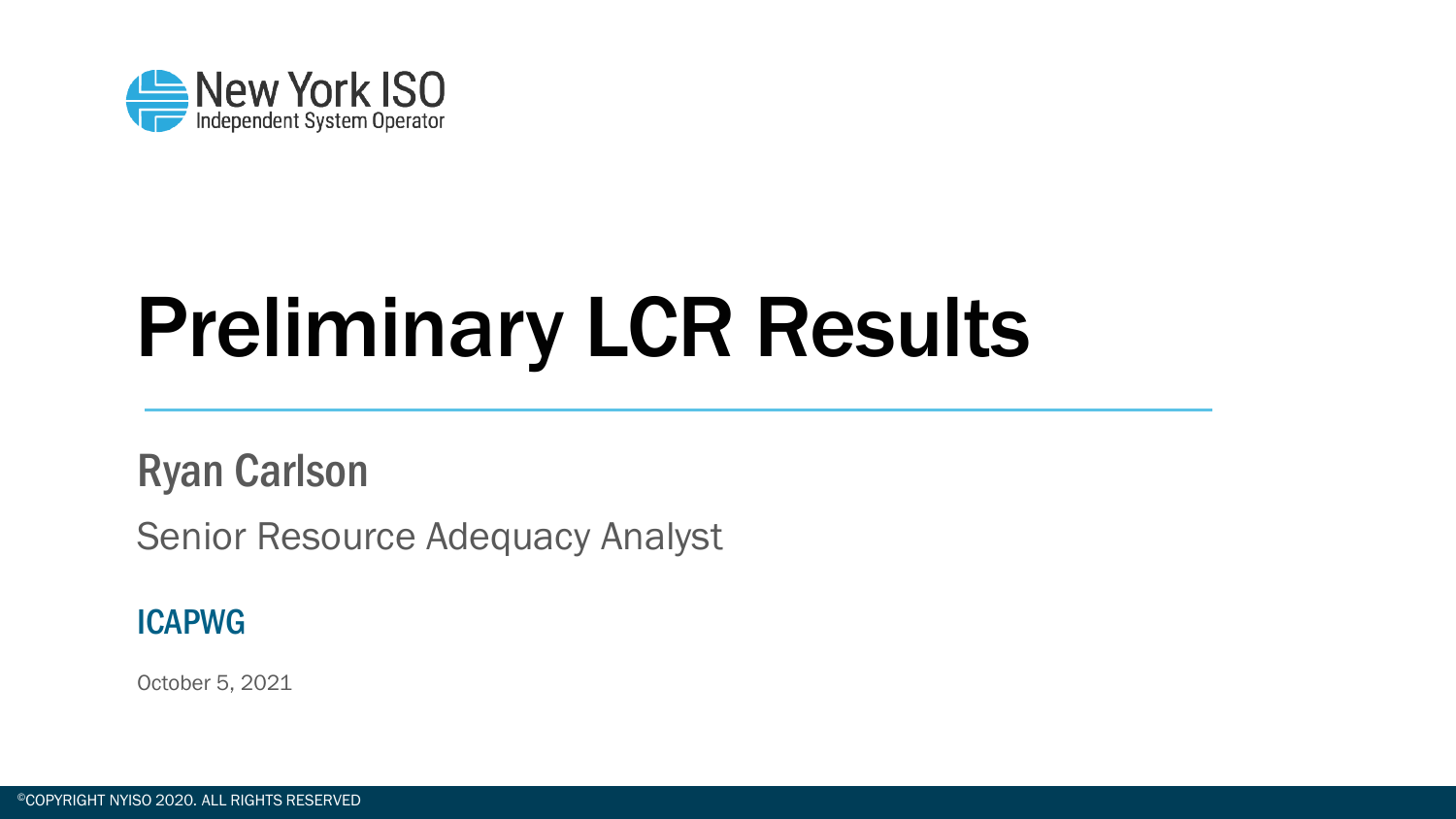## Agenda

■ Review Net CONE

#### ■ Review Transmission Security Limits (TSLs) for 2022

- Using the Goldbook load forecast
- **Preliminary LCR Results**
- Next Steps

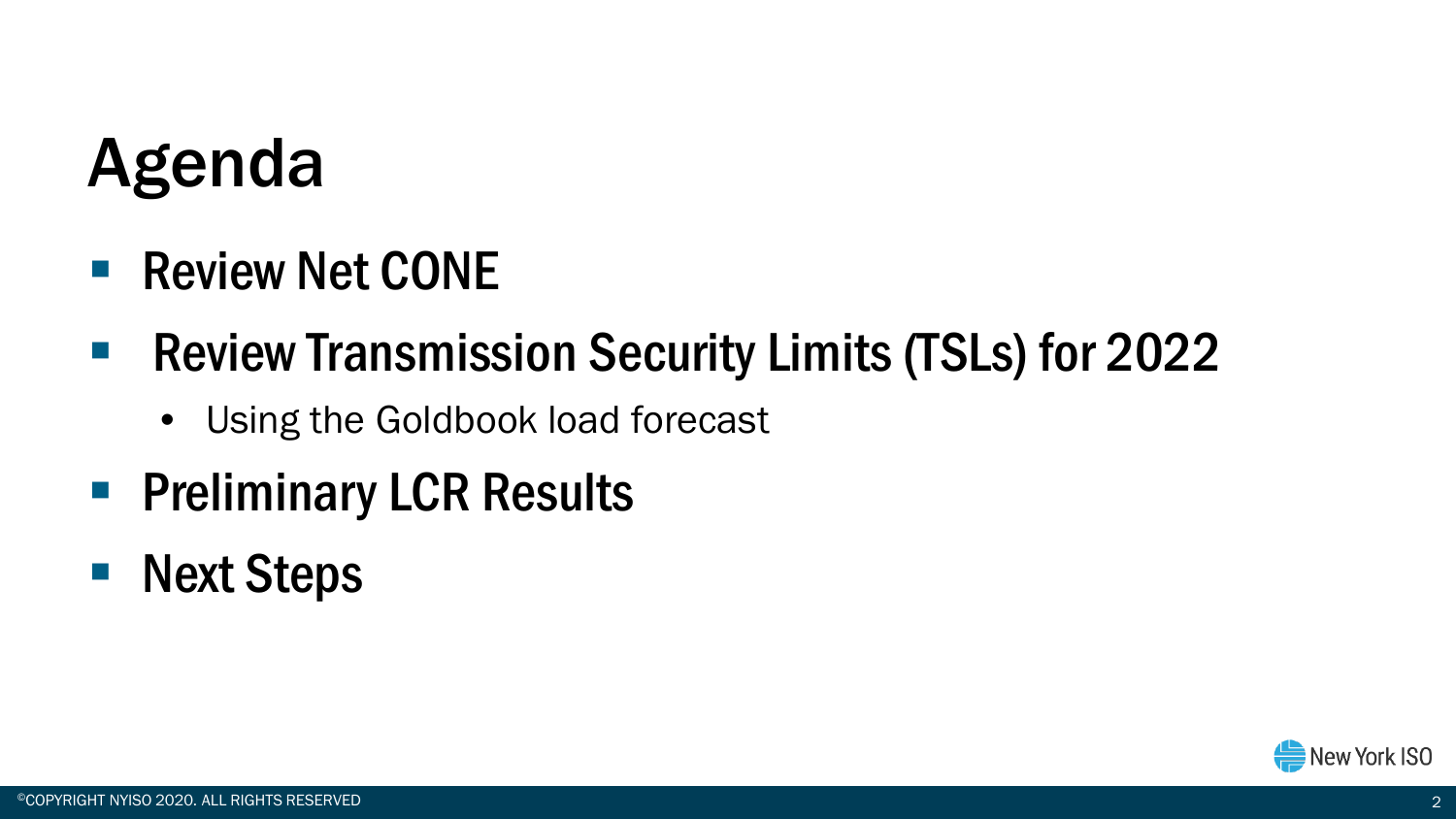## Background

- Each year the NYISO produces preliminary LCR values for informational and discussion purposes.
	- The process used to produce these preliminary LCRs follows the process used to determine final LCRs, i.e., the optimized LCR method.
- **This presentation provides preliminary LCR values using the** NYSRC IRM Preliminary Base Case and other preliminary inputs (e.g., Net CONE Curves).
- Data updates will occur, such as the finalization of the NYSRC IRM case, before the final LCRs are determined by the NYISO.

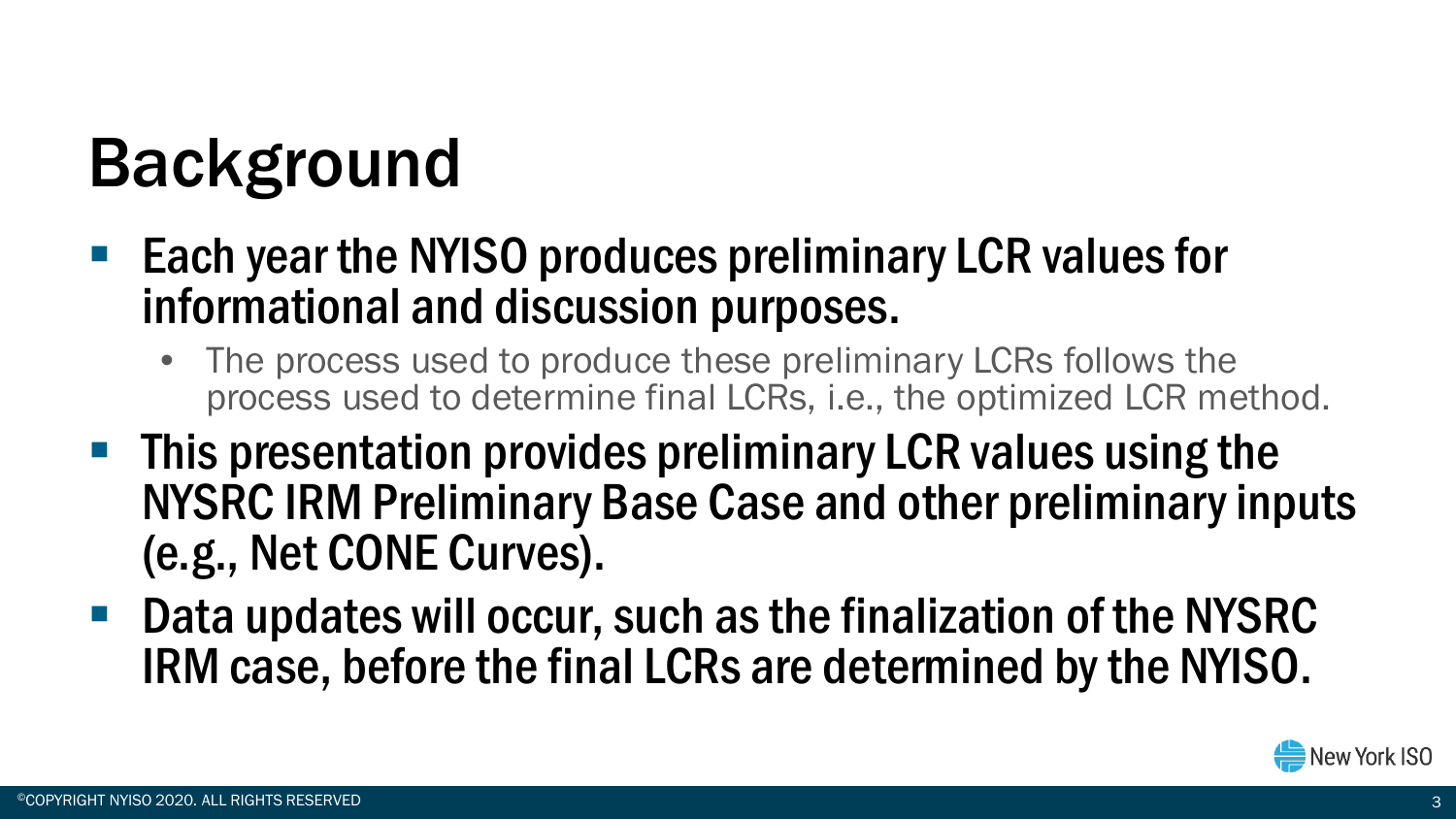## 2022 Preliminary Net CONE Curves

- Net CONE updated consistent with FERC order
- Associated Proxy Units:
	- NYCA: 326.7 MW
	- Zones G-J: 347.0 MW
	- Zone J: 348.8 MW
	- Zone K: 348.8 MW

| 2022-2023 Preliminary Net CONE Curves |       |                                      |  |  |  |
|---------------------------------------|-------|--------------------------------------|--|--|--|
|                                       |       | Location LCR (%) Net CONE (\$/kW-yr) |  |  |  |
| <b>NYCA</b>                           | 112.9 | 71.14                                |  |  |  |
|                                       | 115.9 | 72.77                                |  |  |  |
|                                       | 118.9 | 74.15                                |  |  |  |
|                                       | 121.9 | 75.46                                |  |  |  |
|                                       | 124.9 | 76.01                                |  |  |  |
| $G-I$                                 | 84.0  | 100.75                               |  |  |  |
|                                       | 87.0  | 102.91                               |  |  |  |
|                                       | 90.0  | 104.48                               |  |  |  |
|                                       | 93.0  | 105.92                               |  |  |  |
|                                       | 96.0  | 106.61                               |  |  |  |
| Zone J                                | 80.6  | 148.26                               |  |  |  |
|                                       | 83.6  | 153.14                               |  |  |  |
|                                       | 86.6  | 155.12                               |  |  |  |
|                                       | 89.6  | 156.68                               |  |  |  |
|                                       | 92.6  | 157.79                               |  |  |  |
| <b>Zone K</b>                         | 97.4  | 79.51                                |  |  |  |
|                                       | 100.4 | 88.98                                |  |  |  |
|                                       | 103.4 | 94.82                                |  |  |  |
|                                       | 106.4 | 97.77                                |  |  |  |
|                                       | 109.4 | 100.32                               |  |  |  |

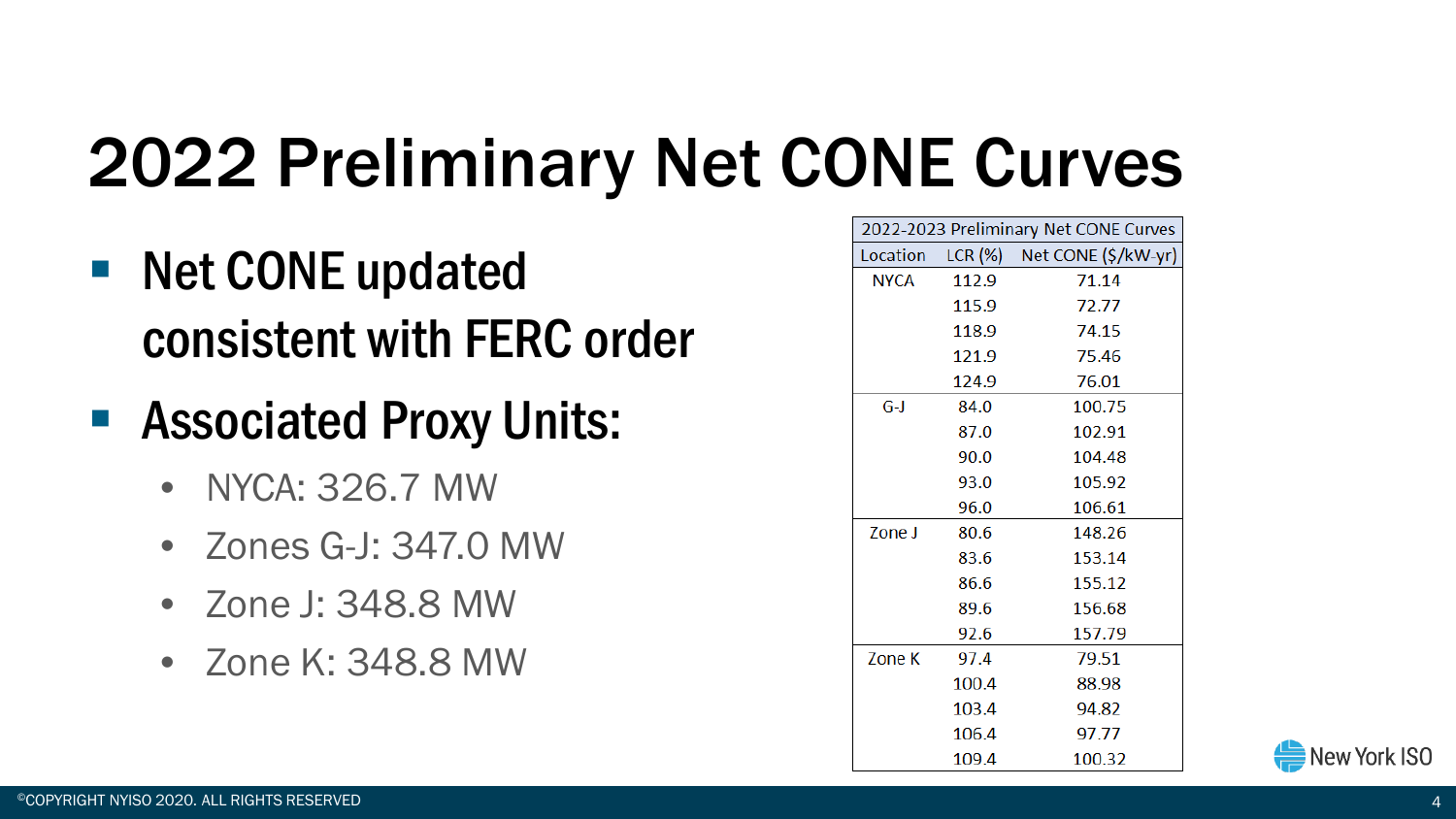### 2022 Preliminary TSL Values (Old Method)

#### **Preliminary Base Case TSL calculations**

| Transmission Security Requirements   | Formula                                        | <b>GHIJ</b> | <b>NYC</b>          | $\mathsf{L}$ | Source                          |
|--------------------------------------|------------------------------------------------|-------------|---------------------|--------------|---------------------------------|
| Load Forecast (MW)                   | $[A]$ = Given                                  |             | $ 15,453* 11,286* $ |              | 5,191.6* 2022 Goldbook Forecast |
| Transmission Security Limit (MW)     | $[B]$ = Given                                  | 3,400       | 3,200               | 350          | 2021 TSL Report                 |
| Minimum UCAP Needed (MW)             | $[C] = [A] - [B]$                              | 12,053      | 8,086               | 4,841        |                                 |
| <b>UCAP Needed Percent</b>           | $[D] = [C]/[A]$                                |             | 78.00% 71.65%       | 93.26%       |                                 |
| 5 Year EFORd                         | $[E]$ = Given                                  | 9.57%       | 7.99%               | 9.12%        | 2022 EFORd from PBC             |
| ICAP Needed (MW)                     | $[F] = [C]/(1-[E])$ 13,328   8,788.4   5,327.5 |             |                     |              |                                 |
| <b>ICAP Floor Requirement (TSLs)</b> | $[G] = [F]/[A]$                                | $86.3\%$    | 77.9%               | 102.6%       | 2022 Prelim TSLs (Old method)   |

\* This value includes the ACHL from BTM:NG in Zone J *(21.3 MW)* and Zone K (*42.0 MW*)

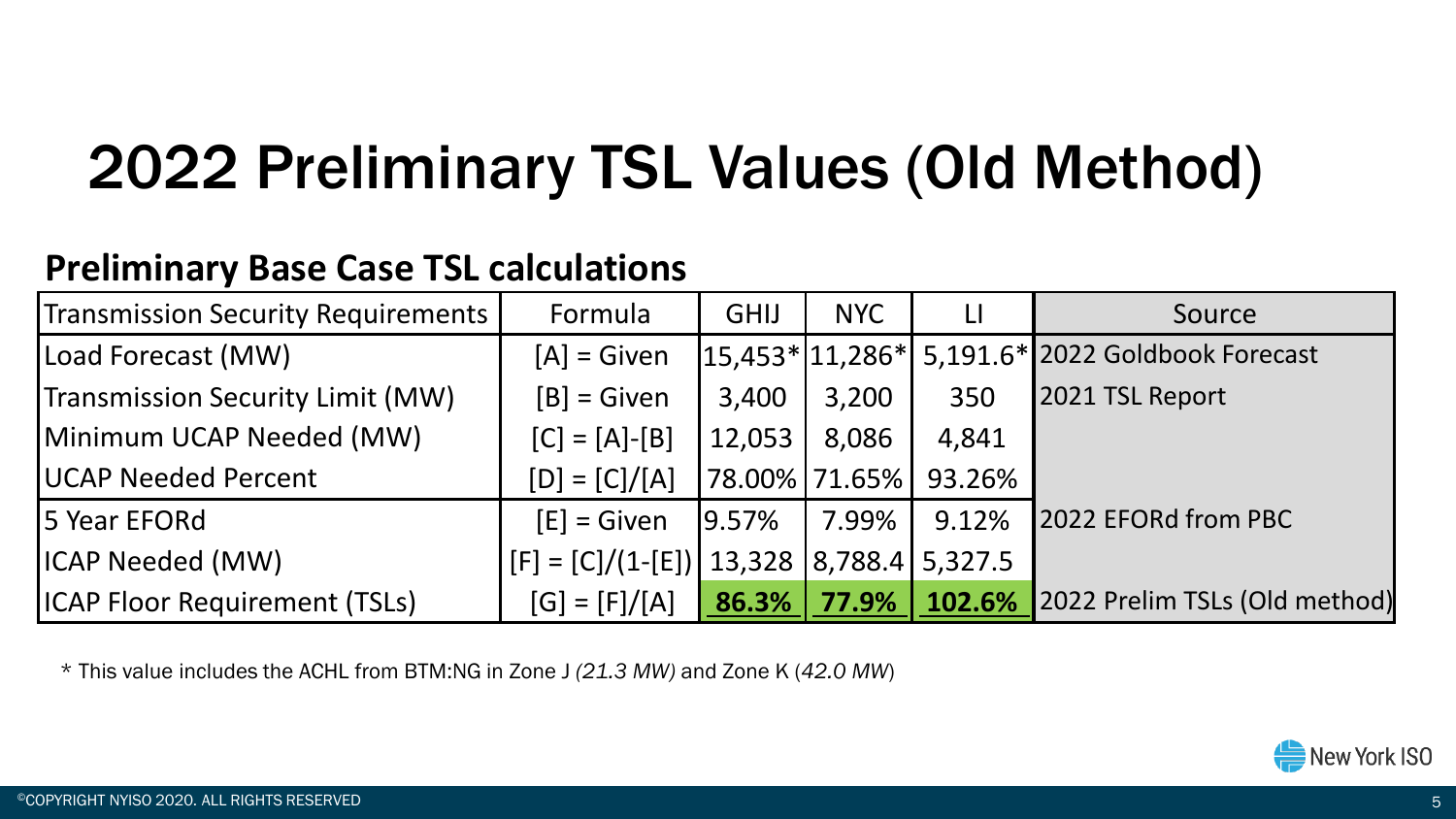### 2022 Preliminary TSL Values (New Method)

| <b>Transmission Security Limit</b>  | Formula                  | GHIJ    | <b>NYC</b> | Long Island | <b>Description</b>                                                                                                                                                   |
|-------------------------------------|--------------------------|---------|------------|-------------|----------------------------------------------------------------------------------------------------------------------------------------------------------------------|
| Load Forecast (MW)                  | $[A]$ = Given            | 15453.0 | 11286      | 5192        | Load forecast used in 2021 TSL determination. The<br>proposed TSL method enhancements do not affect this<br>parameter.                                               |
| Transmission Security Limit (MW)    | $[B]$ = Studied          | 3425.0  | 2900       | 325         | Bulk power transmission capability into the Locality<br>consistent with reliability rules, less generation source<br>contingencies (NYC: Ravenswood 3. LI: Neptune). |
| <b>Resource Unavailability (MW)</b> | $[C]$ = Given            | 492.0   | 407        | 37          | Special Case Resources, July 2021 enrollments per NYSRC<br>IRM Study. SCRs do not contribute to transmission security<br>lunder normal transfer criteria.            |
| <b>ICAP Requirement (MW)</b>        | $[D] = [A] - [B] + [C]$  | 12,520  | 8,793      | 4,904       |                                                                                                                                                                      |
| <b>ICAP Requirement Floor (%)</b>   | $[E]$ = ROUND([D]/[A],1) | 81.0%   | 77.9%      | 94.5%       |                                                                                                                                                                      |

Values include the ACHL from BTM:NG in Zone J *(21.3 MW)* and Zone K (*42.0 MW*)

New York ISO

https://www.nyiso.com/documents/20142/24415247/Transmission%20Security%20Limit%20Method\_Final.pdf/926bd2bd-ae0c-9f5f-1f42-f66c942e23d9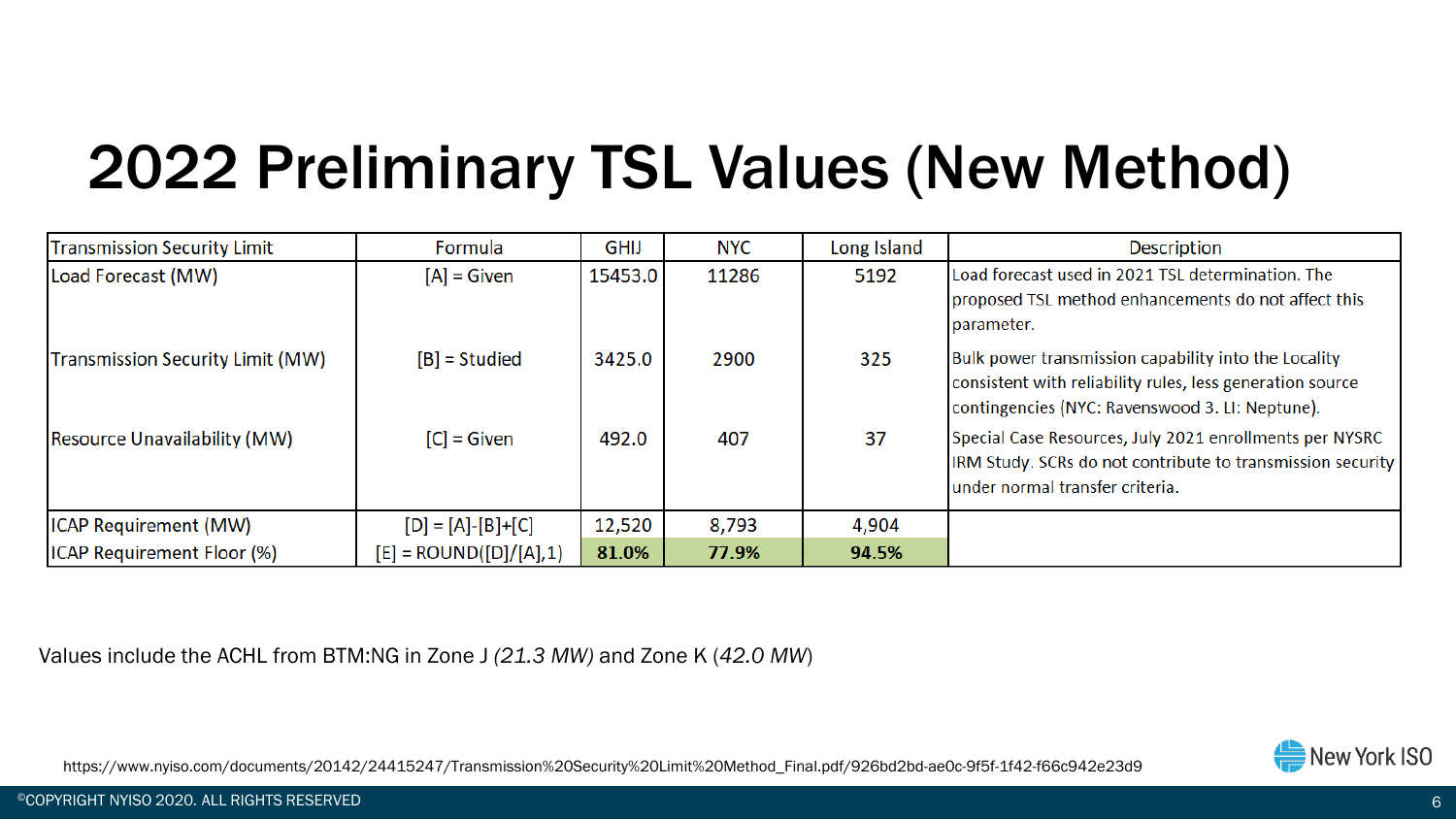### Final 2021 LCR Results - Comparison

|                 | <b>NYCA IRMI</b> | $G-J$   | <b>NYC</b> |             |
|-----------------|------------------|---------|------------|-------------|
| 2021 FBC LCRs   | $20.7\%*$        | 88.7%   | 80.6%      | $102.9\%**$ |
| 2021 Final LCRs | $20.7\%*$        | 87.6%   | 80.3%      | $102.9\%**$ |
| deltas          | 0.0%             | $-1.1%$ | $-0.3%$    | $0.0\%$     |

**Optimized LCRs** 

\* Determined by ICS Tan 45 Process

\*\* The TSL Limit for Long Island was binding

The final LCRs were approved in January 2021 and are effective for the 2021-2022 Capability Year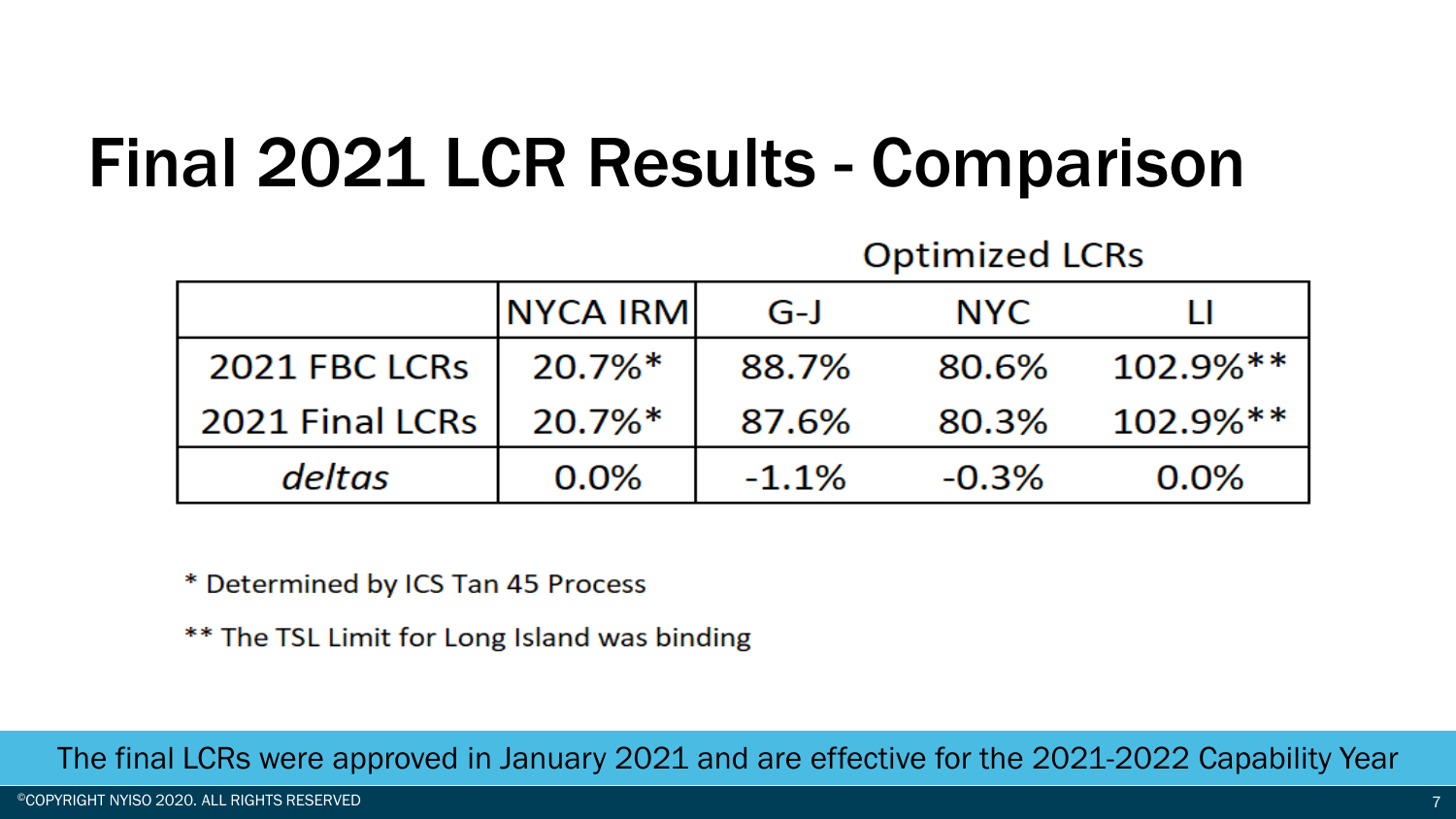### Preliminary 2022 LCR Results

**Optimized LCRs** 

|                            | <b>NYCA IRMI</b> | $G-J$ | <b>NYC</b> |             |
|----------------------------|------------------|-------|------------|-------------|
| 2022 PBC Tan45             | 18.6%*           | 90.2% | 80.6%      | 96.1%       |
| 2022 Prelim LCRs (old TSL) | 18.6%*           | 86.4% | 79.0%      | $102.6\%**$ |
| 2022 Prelim LCRs (new TSL) | $18.6\%$ $*$     | 90.8% | 81.2%      | 94.7%       |

\* Determined by ICS Tan 45 Process

\*\* The TSL Limit for Long Island was binding

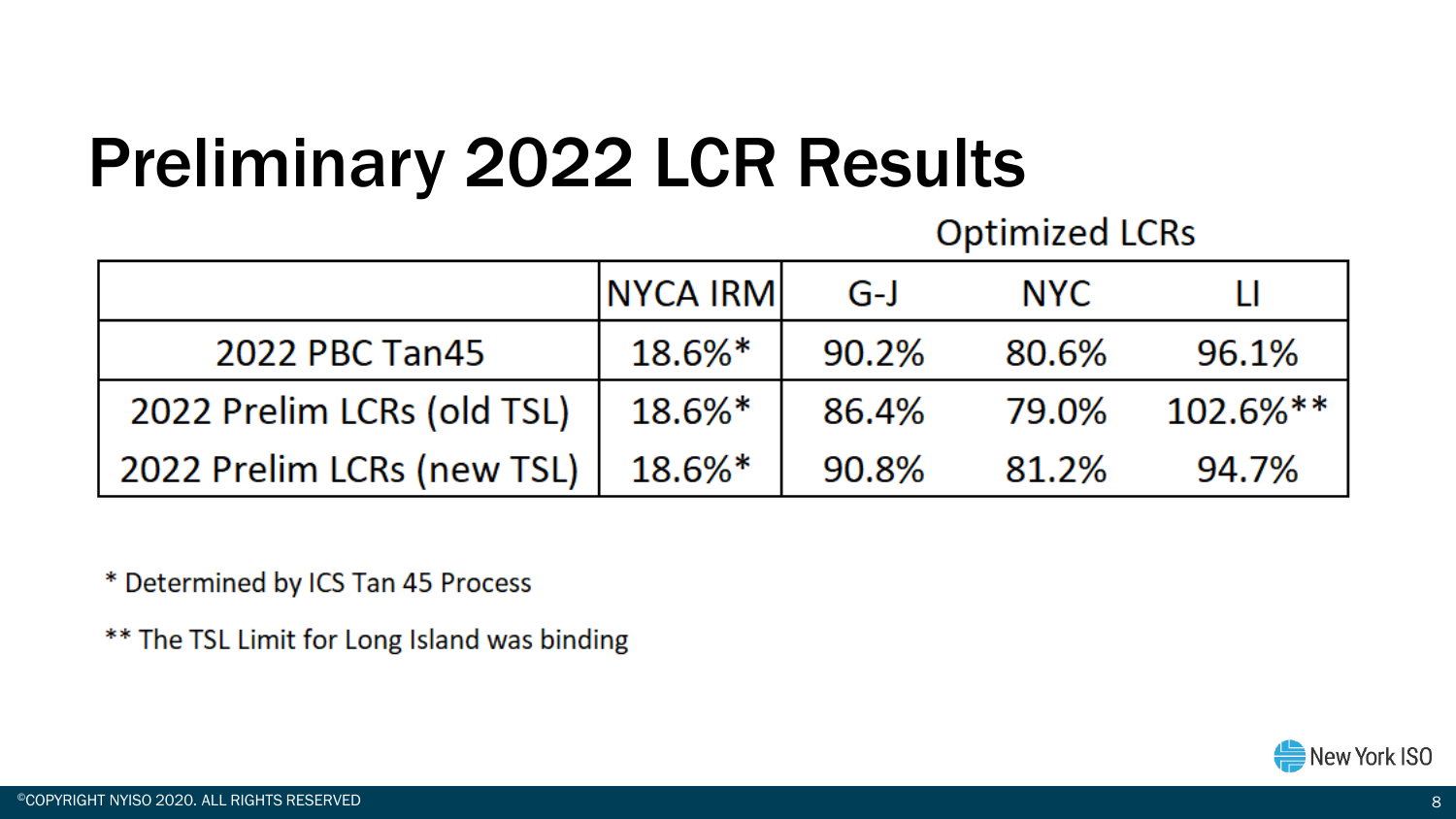## TSLs in the LCR setting process

- Consistent with discussions at the 6/30 and 9/9 ICAPWG meetings, the NYISO will update the method it uses to determine TSLs for the 2022-2023 Capability Year LCR determination process
	- These updates will align the LCR TSL setting process with Transmission Security analysis conducted for Planning purposes
- **The following slide shows the 2021 final LCRs (for the 2021-**2022 Capability Year) and the 2022 preliminary LCRs

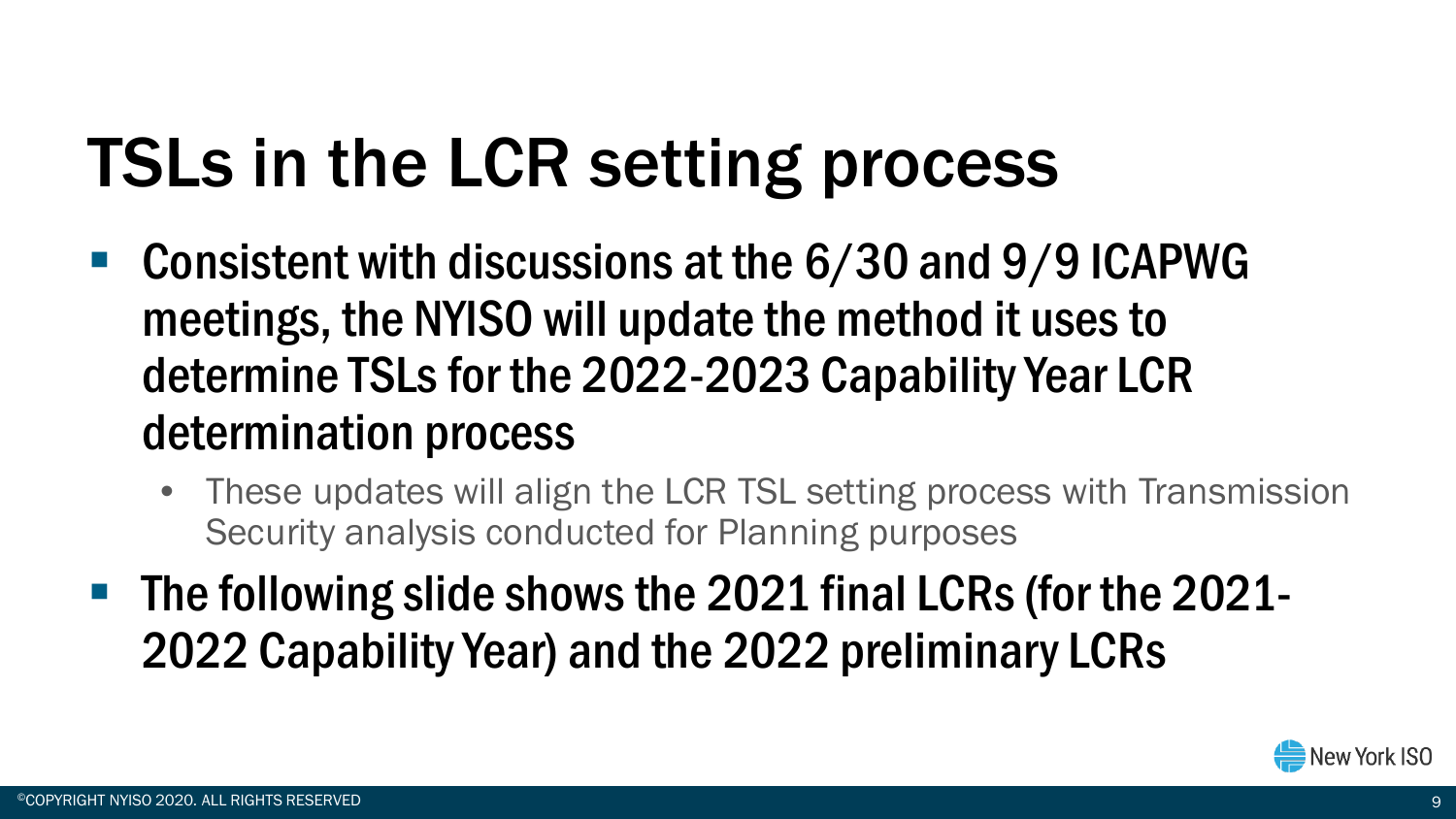## Comparison of LCRs

#### **Optimized LCRs**

|                                     | <b>NYCA IRMI</b> | G-J   | <b>NYC</b> |       |
|-------------------------------------|------------------|-------|------------|-------|
| 2021 Final LCRs                     | $20.7\%*$        | 87.6% |            |       |
| 2022 Prelim LCRs (new TSL)   18.6%* |                  | 90.8% | 81.2%      | 94.7% |

\* Determined by ICS Tan 45 Process

\*\* The TSL Limit for Long Island was binding

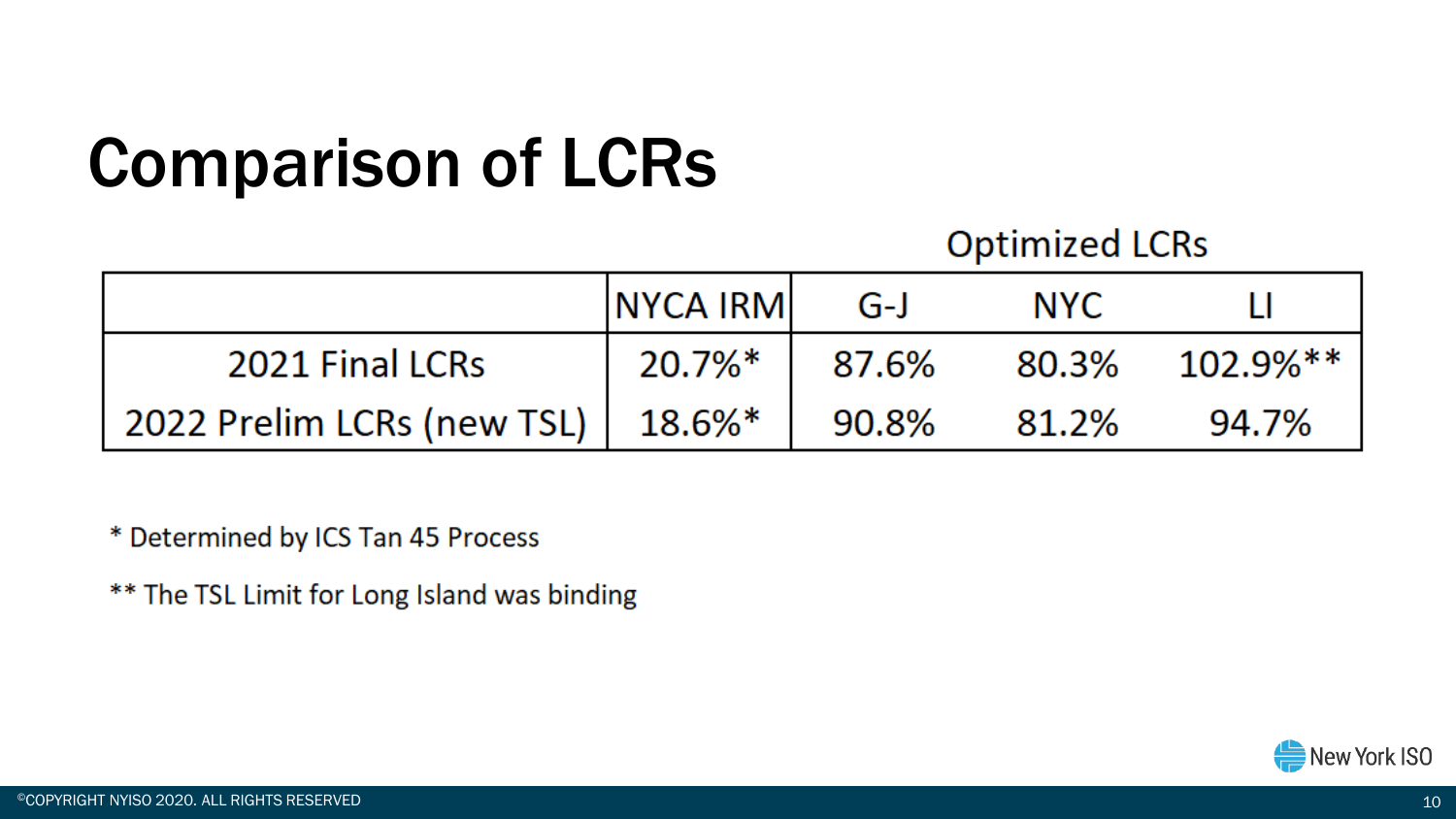## 2022 Preliminary LCR Results

#### ■ IRM Decreased; factors include:

- Reduction in LFU
- Lower non-coincident peaks in forecast

#### ■ G-J LCR

- Value impacted by updated LFU and Load
- Upward pressure on G-J LCR due to reduction in K TSL and associated drop in K LCR

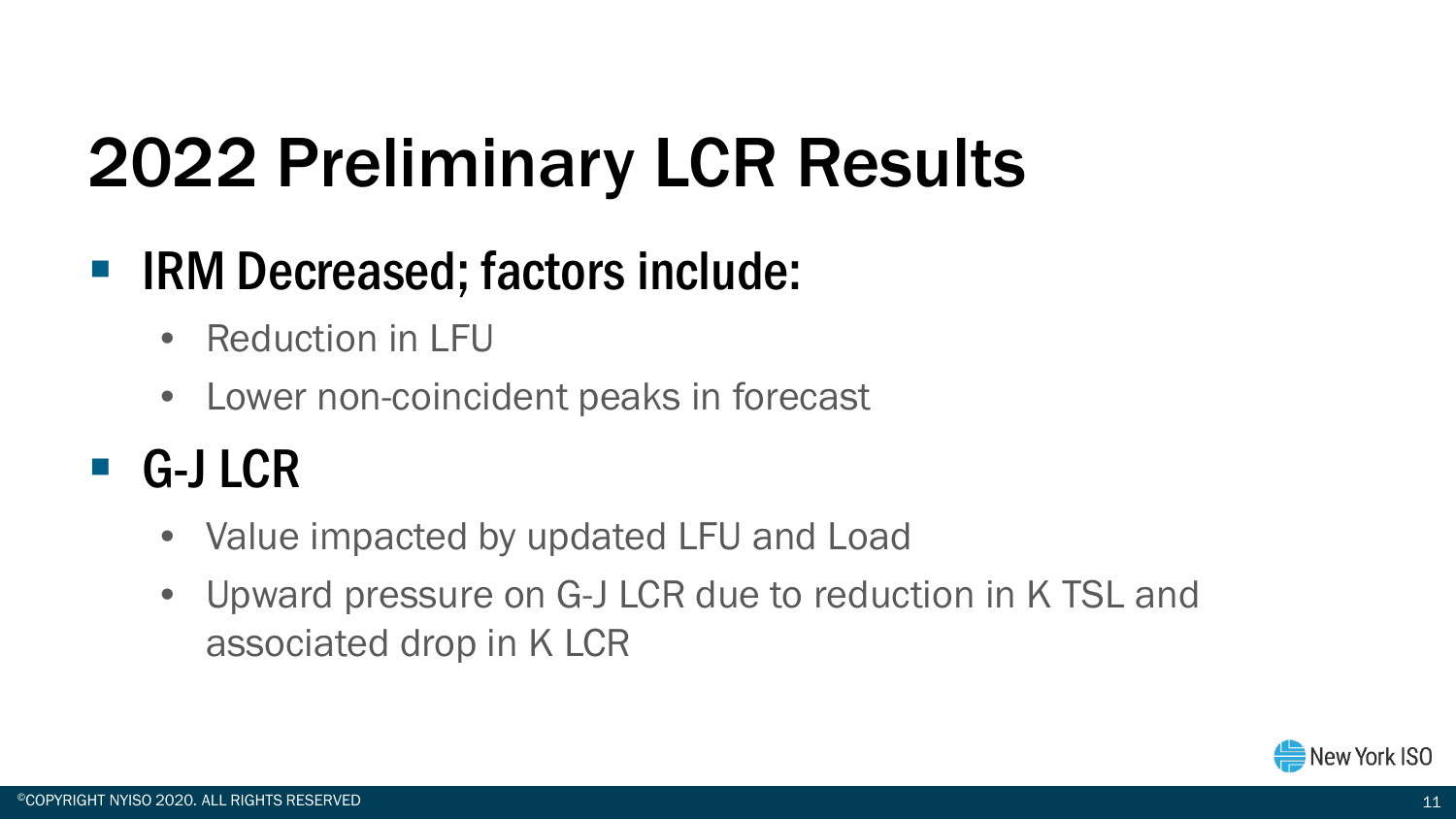## 2022 Preliminary LCR Results (cont.)

#### **JLCR**

- Value impacted by updated LFU and Load
- Small upward pressure from the K TSL and associated LCR drop

### $K LCR$

• TSL decreased and was no longer binding

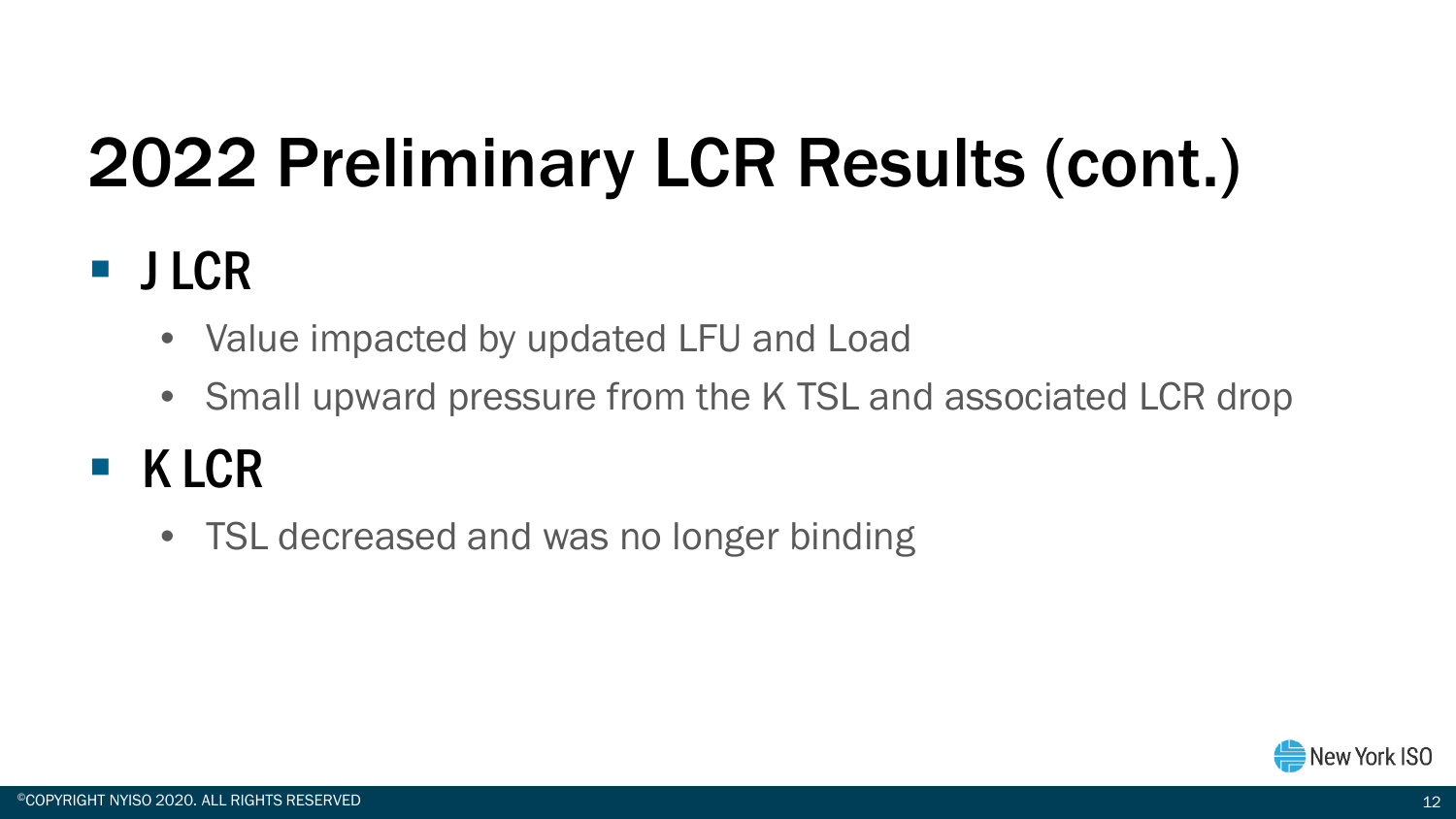### Next Steps

#### $\blacksquare$  Finalize the IRM database

- NYSRC scheduled to approve the final IRM in early December
- The NYSRC updates the IRM if a material system change occurs
- **Finalize Net CONE Curves** 
	- NYISO posts Demand Curve Reset Annual Update results by November 30

#### **Finalize TSLs in October**

- NYISO to post TSL report which will contain final TSL values using the new TSL setting method
- NYISO to update the load forecast to be consistent with the final IRM load forecast
- NYISO to post an updated LCR procedure reflecting the updated TSL method

#### **Provide updated preliminary LCRs in mid-December**

- Consistent with previous discussions at ICAPWG and procedural updates, NYISO will utilize the final IRM database to determine final LCRs and will discuss those results with stakeholders in mid-December.
- Unless the NYSRC updates the IRM after its initial approval, these preliminary LCRs will be presented to the Operating Committee for approval in January
- **Present final LCRs to the NYISO Operating Committee in January 2022**

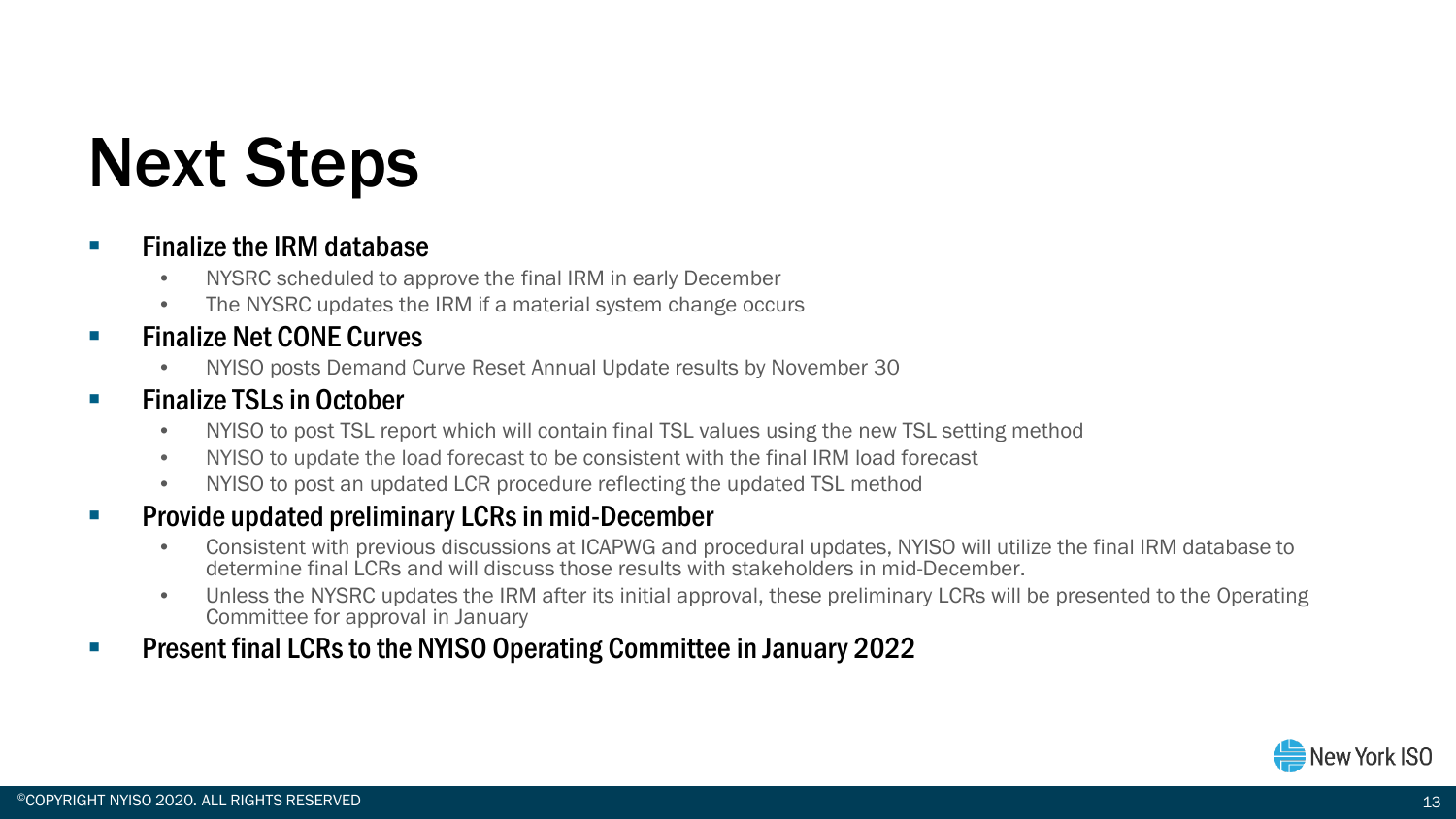# Questions?

Questions or comments can be sent to IRM@nyiso.com